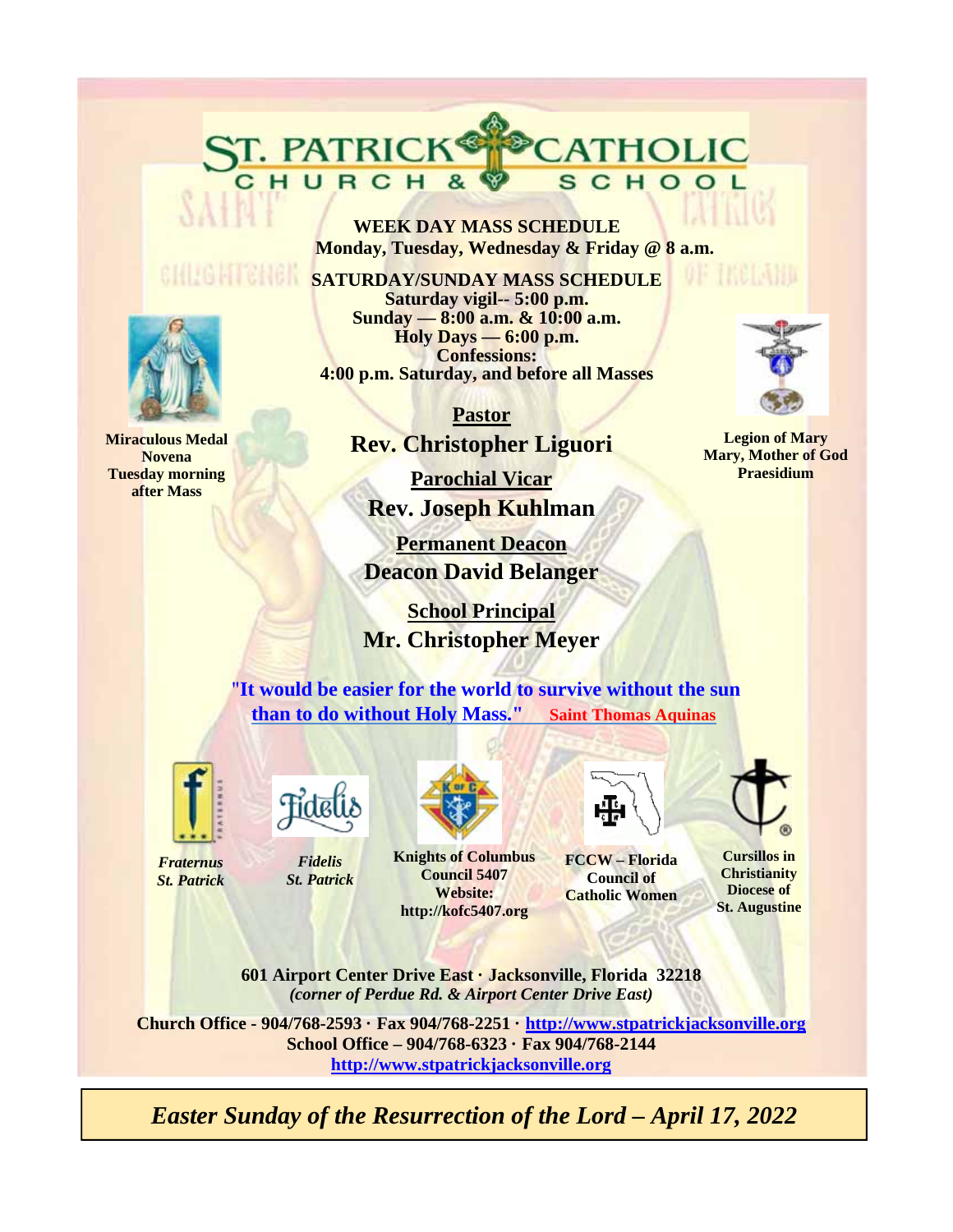# **From Fr. Liguori,**

Dear parishioners, visitors, and friends: The Lord is Risen, Alleluia!

On this day of days, on this feast of feasts, we rejoice in the victory of life! This victory is not just a hope; it is a *fact.* God, in Christ, has destroyed the power of death! In all its forms -- including abortion -- death can never have the final word!

This is why we are pro-life, and the victory of this day is the starting point and foundation of the pro-life movement. The gift of life, placed in our hands today, is what we proclaim, celebrate, and serve. We *announce* and *apply* this victory to every segment of our society. We say to our culture, in effect, *"Hurry up! God has accomplished His work, and we must run to share in its fruit! God's design for life is unfolding in a definitive way, and this is our chance to catch hold of it and participate in it!"*

To all of you who defend life, I wish a Happy Easter with a special joy, knowing that I speak to those who understand Easter most profoundly and live it most intensely. Never doubt the victory of life, and always find in the resurrection your strength to continue defending this greatest of all gifts!

Father Joseph and I are remembering you and your intentions in our Easter Masses!

# +++++++++++++++++++++++++++++++++++++++++++++++++++++++ **Next Sunday is Divine Mercy Sunday The Divine Mercy Chaplet will be sung at 3 pm with Exposition of the Blessed Sacrament**

**+++++++++++++++++++++++++++++++++++++++++++++++++++++++++** 

# **Easter Sunday: Catholic Customs & Traditions**

- Easter egg hunt. An Easter egg hunt is the traditional activity for Easter morning. ...
- Egg rolling. Another enjoyable Easter tradition is egg-rolling. No one seems to know the origin of this, but many seem to agree that it might be the rolling away of ...
- Easter lamb. The traditional dish for Easter Sunday lunch is roast lamb, into which spears of rosemary have been stuck.
- Simnel cake. Simnel cake, associated with Mothering Sunday, is also traditionally eaten on Easter Sunday. ...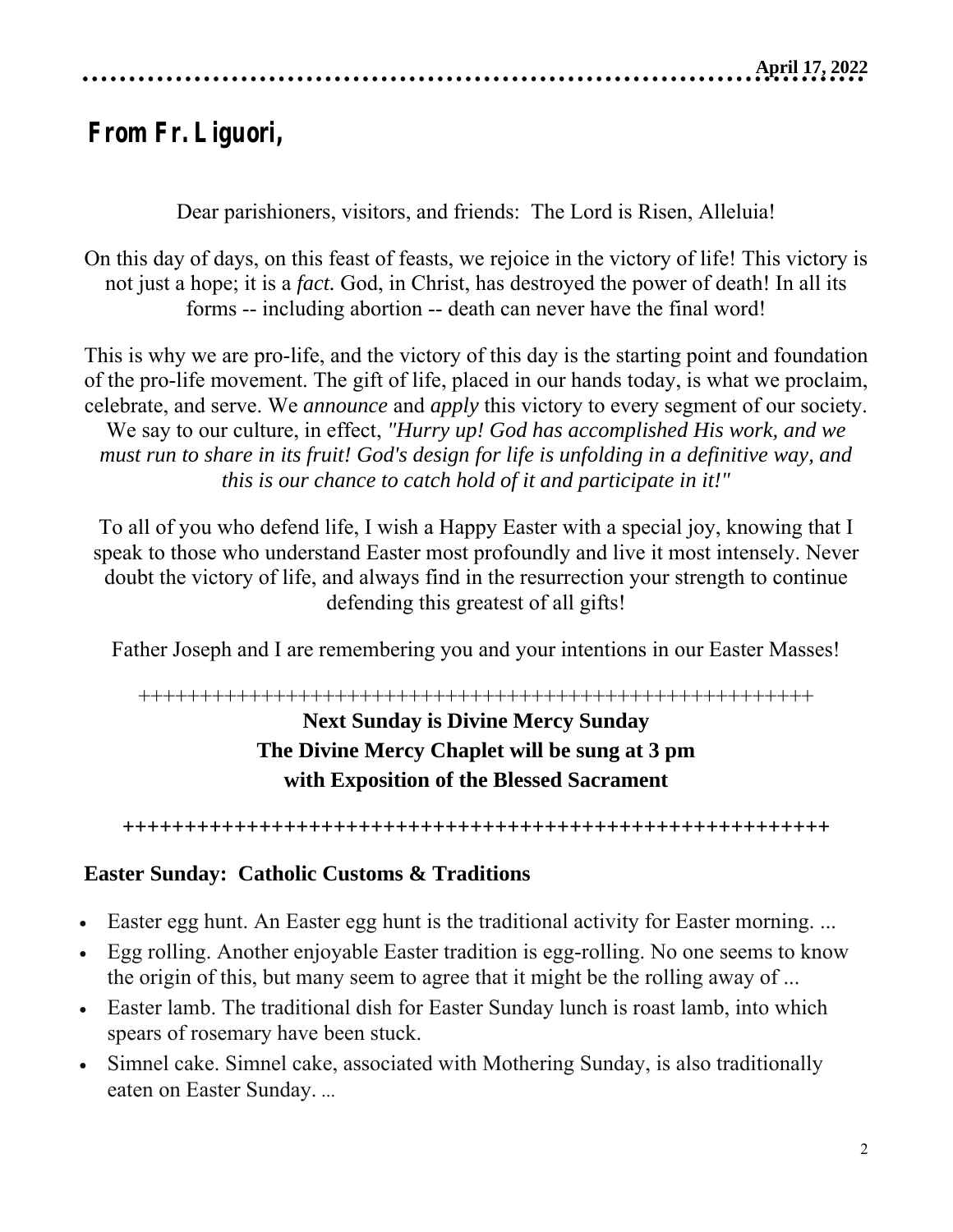#### *Welcome*

If you are new to the parish or recently returning to the church, we welcome you. Please consider registering with our parish. Parish registration forms on the pamphlet wall in the church vestibule, to the left of the rest rooms, and on our church website. Fill out the form & place it in the offertory at mass, or drop it off or mail it to the church office.

**Sacrament of the Anointing of the Sick ~ Call Father Liguori for this sacrament if you or someone** you know is seriously ill or in danger of death. 768-2593, Ext. 1 (and the "#" sign)

**Sacrament of Marriage ~** Contact a priest at least 8-12 months in advance before you arrange your wedding date.

**Sacrament of Baptism --** Parents must be registered parishioners, and are expected to attend a Baptism preparation class. To schedule a class, please text or call Cathy Taylor, 904- 860-3891, For further information, and to schedule a date for Baptism, contact Alice in the parish office: 768-2593, Ext. 4#, or email ahavener@spcsjax.org

*.* 

#### **Mass Intentions**

Saturday, April 16

| $\frac{5404444}{5140}$ |                                          |
|------------------------|------------------------------------------|
| 8:30 PM                | <b>Mary Catherine "Muffin" Robin</b>     |
|                        | By Emmanuel & Angela Robin               |
|                        | & children                               |
| Sunday, April 17       |                                          |
| 8 AM                   | <b>For Parishioners</b>                  |
| 10 AM                  | Aurora Hardin                            |
|                        | By Mike & Tracy Hardin $\sim$ Spec. Int. |
| 12 PM                  | Mike & Tracy Hardin & Family             |
|                        | By Emmanuel & Angela Robin               |
|                        | & children                               |
| Monday, April 18       |                                          |
| 6:30 AM                | ⊕Barbara Yudin                           |
|                        | By Peter D. Kuhlman                      |
| 8 AM                   | Barbara Moore $\sim$ Spec. Int.          |
| Tuesday, April 19      |                                          |
|                        | $6:30$ AM $\bullet$ Steve Zubor          |
|                        | By Peter D. Kuhlman                      |
| 8 AM                   | Joseph Hardin                            |
|                        | By Mike & Tracy Hardin                   |
|                        | Wednesday, April 20                      |
| 8 AM                   | <b>Kerry Gries</b>                       |
|                        | By Virgil Brenner                        |
| Friday, April 22       |                                          |
| 8 AM                   | Holy Souls in Purgatory                  |
|                        | Requested by Donor                       |
|                        |                                          |

The last day to submit announcements for the **May 1** bulletin --no later than 12 noon on **Friday, April 22.** .Please email your requests to Fr. Liguori – fatherliguori@hotmail.com For information, contact Alice  $\omega$  ahavener $\omega$ spcsjax.org

**Red Sanctuary Candle** *In Memory of Louie D. Jenkins, Jr*. *By Orga Jenkins ~dedicated April 11 thru April 17, 2022~* 

**Would you like to have a Mass celebrated** *….In Memory of someone deceased, In Thanksgiving or for Special Intentions for yourself or a relative or friend…*

 $\circ$ 

Please contact Alice in the church office – email: ahavener@spcsjax.org or call 768-2593, Ext.  $4\#$ for further information.

It is a pious and praiseworthy custom for the faithful to have Masses offered for their particular intentions, It is a laudable Catholic practice when requesting Mass for a special intention to make an offering both for the support of the priest who will celebrate the Mass and to provide for the needs of the altar as well as the materials required for the holy Sacrifice. (*suggested offering ~ \$10)*

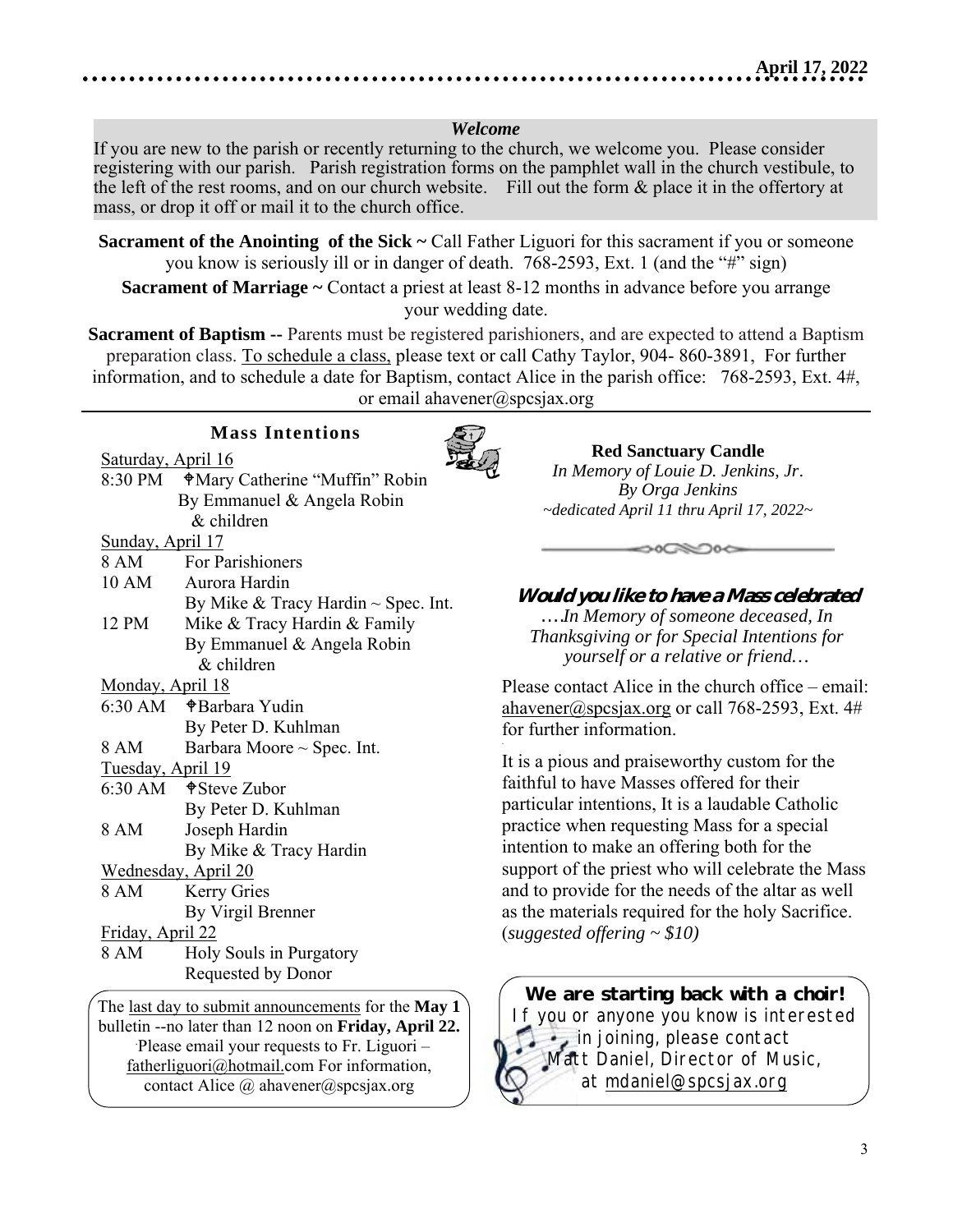# *Please Pray for….our loved ones that may be ill, in the hospital, hospice, or at home.*

Brenda Amicarelle Janet Lee Barbour Mary Barone Jennifer Bowen Roxanna Bowen Charles Breen Braden Crowley Benignino Dominguez Juanita Dominguez Carmelo Dominguez Miriam Dominguez David Eggers Elizabeth Elliot Mary Galvin Lola Hannah Alma Harrell Sandra Hayes Carl Hemple Jessica Hester Mike Hester Madeline Huggins Orga Jenkins

Cindy Johnson Amanda Keene Gerald Keyburn Gail Long Bill McCoy Michael McMillian Susan McNally Dodi Miller Andrew Nowicki Shirley Oxley Jeremy Paterno Nancy Quina Arlene Shafer David Shelton Jeanne Smith Michael Stewart Leilani Telgana Joseph Thompson Daniel Twehues Avanti Upshaw Chris Yoachum Hazel Yoachum

# *Remember to say a prayer for our military, especially for:*

Miguel Aponte, Nicholas Brewer, Matt Burns, Aaron Croxton, Cameron Croxton, Tabitha Doyle, David Gill, Austin Ingle, Bryan Johnson, Joshua Lambert, Nicholas McVay, Derek Morris,  Dalton Muckenfuss, Paul Nguyen, Thomas Reeder, Christopher Rosa, IV, David "Trey" Sparks, III, Mikell Starratt, Troy Svehla, Ron Valencia, Kevin G. White

*Note: To add or remove a name, please call the church office – 768-2593, Ext. 4# - Alice --- Thank you!---*  

> **Easter Sunday of the Resurrection of the Lord April 17, 2022**

**To him all the prophets bear witness,** that everyone who believes in of sins through his name. him will receive forgiveness *— Acts 10:43*

..



#### **SAINTS AND SPECIAL OBSERVANCES**

| Sunday:    | Easter Sunday of the Resurrection      |
|------------|----------------------------------------|
|            | of the Lord;                           |
|            | Julian Calendar Palm Sunday            |
| Monday:    | Monday within the Octave of Easter     |
| Tuesday:   | Tuesday within the Octave of Easter    |
| Wednesday: | Wednesday within the Octave of Easter  |
| Thursday:  | Thursday within the Octave of Easter   |
| Friday:    | Friday within the Octave of Easter;    |
|            | Julian Calendar Good Friday; Earth Day |
| Saturday:  | Saturday within the Octave of Easter   |
|            |                                        |



#### **TODAY'S READINGS**

**First Reading** — Peter is an eyewitness: The Lord is risen (Acts 10:34a, 37-43).

**Psalm** — This is the day the Lord has made; let us rejoice and be glad (Psalm 118).

**(1) Second Reading** — All who are baptized, set your hearts in heaven (Colossians 3:1-4) *or*

**(2) Second Reading** — Christ our Passover is sacrificed; therefore let us celebrate (1 Corinthians 5:6b-8).

**Gospel** — Three witnesses, Mary, Peter, and John; each responds to the empty tomb (John 20:1-9) or Luke 24:1-12 *(or, at an afternoon* 



 *or evening Mass, Luke 24:13-35*

#### **READINGS FOR THE WEEK**

| Monday:   | Acts 2:14, 22-33; Ps 16:1-2, 5, 7-11;                |
|-----------|------------------------------------------------------|
|           | Mt 28:8-15                                           |
| Tuesday:  | Acts 2:36-41; Ps 33:4-5, 18-20, 22;                  |
|           | $Jn 20:11-18$                                        |
|           | Wednesday: Acts 3:1-10; Ps 105:1-4, 6-9; Lk 24:13-35 |
| Thursday: | Acts 3:11-26; Ps 8:2, 5-9; Lk 24:35-48               |
| Friday:   | Acts 4:1-12; Ps 118:1-2, 4, 22-27; Jn 21:1-14        |
| Saturday: | Acts 4:13-21; Ps 118:1, 14-21; Mk 16:9-15            |
| Sunday:   | Acts 5:12-16; Ps 118:2-4, 13-15, 22-24;              |
|           | Rv 1:9-11a, 12-13, 17-19; Jn 20:19-31                |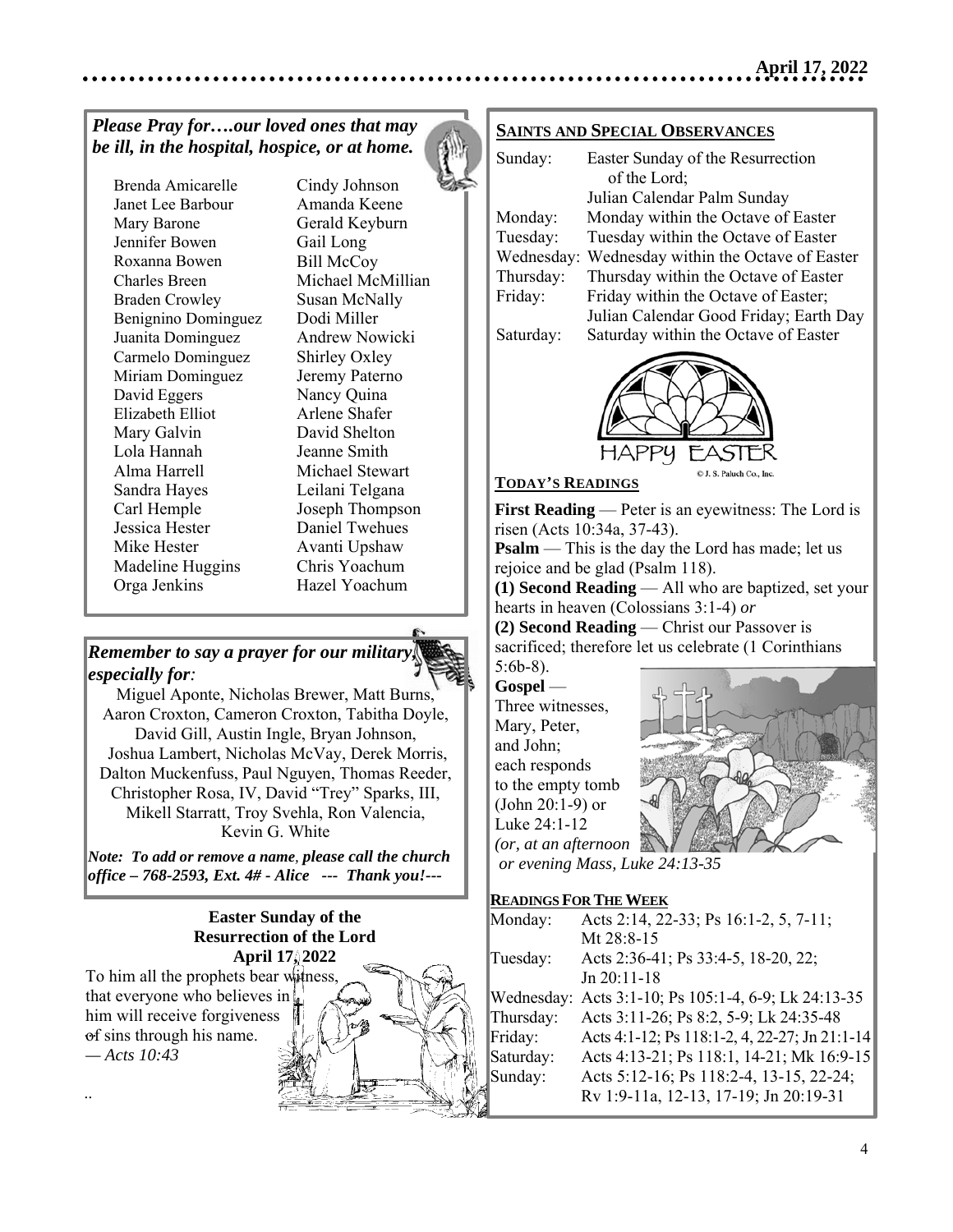## **Knights of Columbus - Council #5407**

welcomes you and your family to St. Patrick Catholic Church. Join the largest men's catholic group. Make a difference in your church & community. Enjoy hanging out with your fellow Catholics. Provide security for your family.

*Our Council, meets on the first Thursday of every month*. Contact any knight for more information, or visit our website: www.kofc5407.org

#### **St. Patrick's JAX Council of Catholic Women**

**We meet the first Monday of the month**  From September thru June 6:30 pm--Rosary  $\sim$  7pm—Meeting

Jan Perry, Acting President at email: jmperry1949@gmail.com or call 904-718-5029

#### **Young at Hearts Senior Program**

Young at Hearts has not be hosting events during this pandemic. Questions/information, please contact: Becky Morris at 904- 551-6433, rebecca.morris.434@gmail.com

# **From Catholic Charities…**

`

The invasion of Ukraine has created an urgent need for Catholic Charities Jacksonville to provide aid to those actively fleeing the country. Catholic Charities is working in partnership with the federal government and the United States Conference of Catholic Bishops (USCCB), but we need the community's help for these individuals and families who have survived unimaginable trauma and continue to process the ramifications of the conflict in their home country.

To learn how to support the effort locally, you can visit https://www.ccbjax.org/ukraine to learn more about how to donate, volunteer or donate furniture.

**Is your house in need of repair? Urban Plunge, a Diocese of St. Augustine youth ministry. (Week 1 Jax – June 26—July 2)** 

**There is no cost for this service -- we provide everything! All jobs are prioritized based on need and our skill set.** 

#### **If you would like to apply for help, please contact: Robin Shipley at rshipley@dosafl.com**

Get this weekly bulletin delivered by email for free, Courtesy of J.S. Paluch Company, Inc. Sign up here: https://www.jspaluch.com/BulletinSubscribe.aspx Consider supporting our bulletin by advertising your business or services weekly in our bulletin. It's easy to do—just go to: https://www.jspadbuilder.com999

To enroll in online giving, go to our website:  $\hat{O}$ **http://www.stpatrickjacksonville.org**

Click on "Church" then, Click on "online giving" in the upper right hand corner.



# *Sacrificial Giving April 9--10*

 Online Giving \$ 5,464.97 Offertory for this weekend will be listed in the next bulletin. For further information, you may Contact Lorrie at 768-2593, Ext. 3#

*Monthly loan payment: \$24,983.51* 

*~Remember St. Patrick's Church in your Will~* 

#### **St. Patrick's Moms Group**

We meet on the 3rd Monday of the month. For information on meetings, activities contact Emily Peterson stpatrickmoms@gmail.com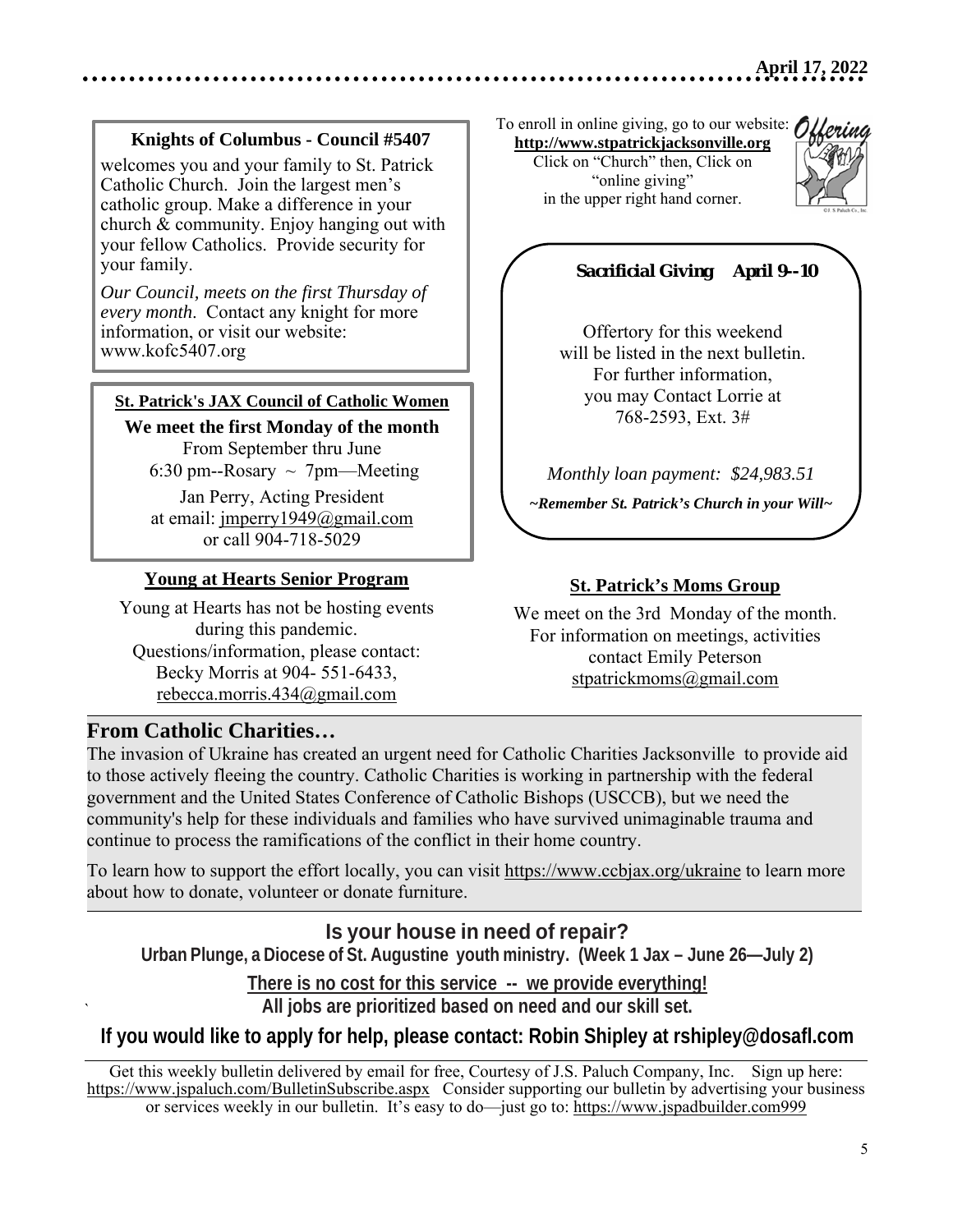# **Resources**

**Ministries** 

| <b>Catholic Charities Food Pantry</b> On-going collection.<br>Place items in wheeled carts located in church<br>vestibute. Needed: on-going collection of cereal, peanut<br>butter, jelly, fruit cups, juice, pasta, soups, tuna and any<br>canned meat items. Thank you!<br>(St. Patrick's JAX<br>CCW<br>Food Pantry is located at 1470 West 13th Street,                                                                                                                                                                                                                                                                 | <b>Divine Mercy Cenacle</b> -- Tuesdays - 10:30am to 12<br>pm in the church. Readings from St. Faustina's Diary,<br>Sacred Scripture & the Catechism of the Catholic<br>Church. Meeting closes with the Divine Mercy<br>Chaplet. For information, Contact Irene Haywood @<br>904 307-3997                                                                                                                                                                                                                                                      |
|----------------------------------------------------------------------------------------------------------------------------------------------------------------------------------------------------------------------------------------------------------------------------------------------------------------------------------------------------------------------------------------------------------------------------------------------------------------------------------------------------------------------------------------------------------------------------------------------------------------------------|------------------------------------------------------------------------------------------------------------------------------------------------------------------------------------------------------------------------------------------------------------------------------------------------------------------------------------------------------------------------------------------------------------------------------------------------------------------------------------------------------------------------------------------------|
| Jacksonville, 32209, on the campus of St Pius Catholic<br>Church. They serve 70 clients every Wednesday and<br>Friday. Food tickets are distributed beginning at 11<br>A.M. and distribution will start at 11:30 am and end at<br>$1$ pm.                                                                                                                                                                                                                                                                                                                                                                                  | <b>St. Patrick's Bible Study</b> -- Tuesdays $@7$ pm in the<br>parish hall. Please come and join our continuing Bible<br>Study. For further information, Contact: Gerald<br>Lamb, email apologistforlife@gmail.com                                                                                                                                                                                                                                                                                                                             |
| <u> Catholic Therapist Network</u> –<br>Contact information for Network participants is<br>available at https://family.dosafl.com/therapists/<br>$($ or<br>phone diocesan office 904 262-3200). All participating<br>health<br>professionals<br>independent<br>mental<br>are<br>practitioners, currently licensed and insured. They are<br>Catholics in good standing and loyal to the theology,<br>traditions, and values of the Catholic faith. Caring and<br>confidential Catholic support is available.                                                                                                                | <b>Fraternus</b> -- For 1 boys grades 6th--12th. Meets on<br>Wednesdays from 6:45 to 8:15 pm—during the school<br>year. Inviting boys into Virtuous Catholic Manhood.<br>Sports, Food, Talks, Retreats. For information, email:<br>fraternusstpatrick@gmail.com<br>Fidelis -- For girls grades 6th-12th. Meets on<br>Wednesdays during the school year from 6:15-8:15<br>Food, fun, fellowship, and sisterhood. Contact us at<br>fidelisstpatrick@gmail.com. Check out the Fidelis<br>website to learn more at https://www.fidelisonline.org/. |
|                                                                                                                                                                                                                                                                                                                                                                                                                                                                                                                                                                                                                            |                                                                                                                                                                                                                                                                                                                                                                                                                                                                                                                                                |
| <b>Caring Choices</b> $\omega$ (866) 901-9647 is available<br>during an unplanned pregnancy to offer help thru<br>counseling, support, education and resources.<br><b>Rachel's Vineyard--Healing the Pain of Abortion</b><br>(weekend retreat) A beautiful opportunity for a man<br>or woman who is struggling with the emotional and<br>spiritual pain of an abortion in their life. These<br>retreats are private, strictly confidential, and for<br>people of all faiths. Next retreat is May 20-22,<br>2022 All calls/inquiries are confidential. Call 904-<br>221-3232 or email rachelsvineyardjax $\omega$ yahoo.com | <b>Formation</b><br><b>CCD/Religious Education Classes</b><br>Classes began September 12-to enroll, contact<br>Cathy Taylor, DRE., at 904-860-3891 or email<br>cataylor@addressplus.net.<br>Sundays from 11:15 am -12:15 pm<br><b>Rite of Christian Initiation of Adults (RCIA)</b> is a<br>communal process designed to educate adults in the<br>Catholic Faith. The members of the RCIA process are:<br>• Non-Catholics who want to learn about Catholicism;                                                                                 |